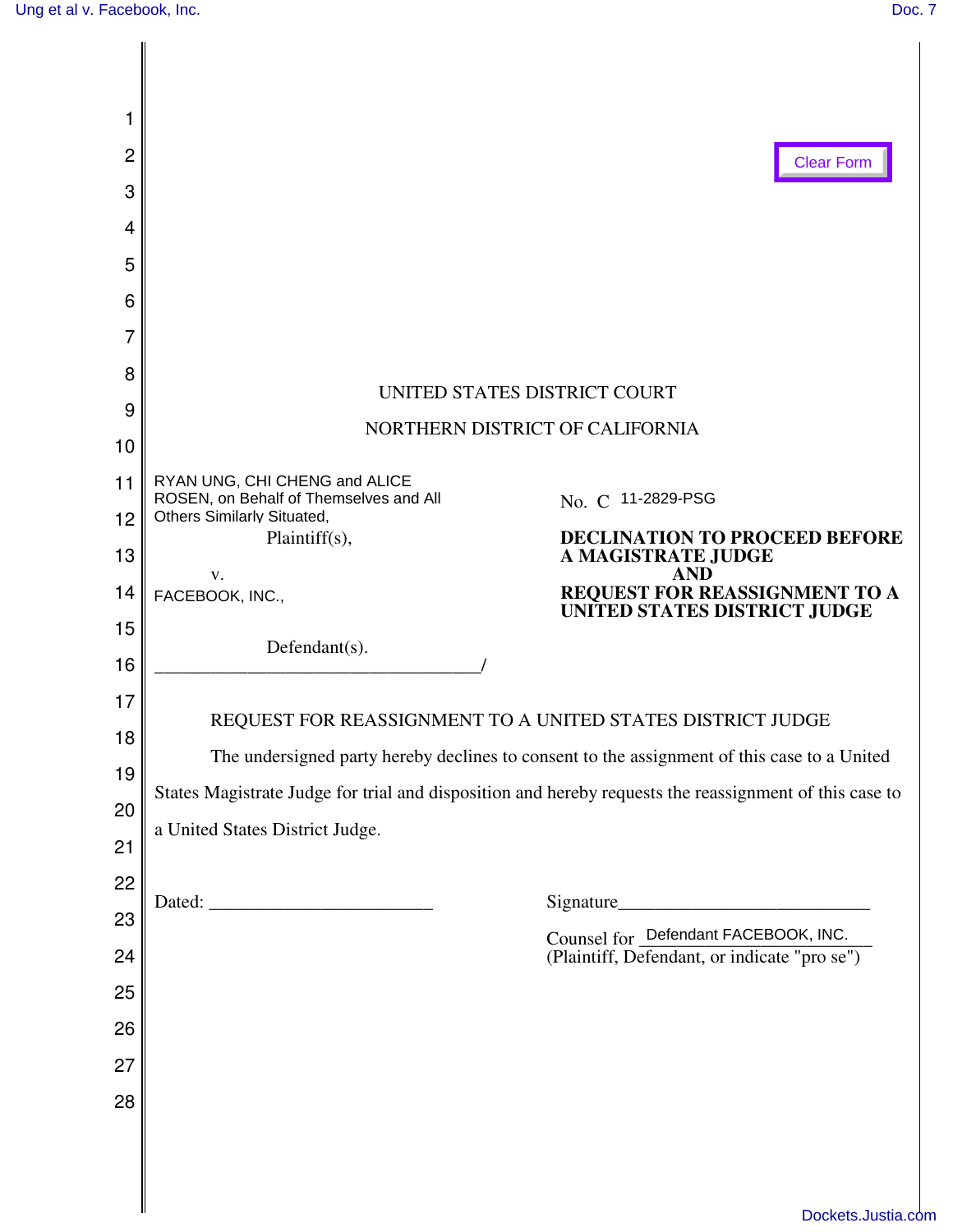| $\mathbf{1}$                | <b>PROOF OF SERVICE</b>                                                                                            |                                                                                                                                                                                                                        |                                                          |  |
|-----------------------------|--------------------------------------------------------------------------------------------------------------------|------------------------------------------------------------------------------------------------------------------------------------------------------------------------------------------------------------------------|----------------------------------------------------------|--|
| $\overline{2}$              | (FRCP 5)                                                                                                           |                                                                                                                                                                                                                        |                                                          |  |
| 3                           | I am a citizen of the United States and a resident of the State of California. I am                                |                                                                                                                                                                                                                        |                                                          |  |
| $\overline{4}$              | employed in San Francisco County, State of California, in the office of a member of the bar of                     |                                                                                                                                                                                                                        |                                                          |  |
| 5                           | this Court, at whose direction the service was made. I am over the age of eighteen years, and                      |                                                                                                                                                                                                                        |                                                          |  |
| 6                           | not a party to the within action. My business address is Cooley LLP, 101 California Street, 5th                    |                                                                                                                                                                                                                        |                                                          |  |
| 7                           | Floor, San Francisco, California 94111-5800. My e-mail address is swarren@cooley.com. On                           |                                                                                                                                                                                                                        |                                                          |  |
| 8                           | the date set forth below I served the documents described below in the manner described below:                     |                                                                                                                                                                                                                        |                                                          |  |
| 9                           | DECLINATION TO PROCEED BEFORE A MAGISTRATE JUDGE AND<br>REQUEST FOR REASSIGNMENT TO A UNITED STATES DISTRICT JUDGE |                                                                                                                                                                                                                        |                                                          |  |
| 10                          |                                                                                                                    |                                                                                                                                                                                                                        |                                                          |  |
| 11                          | $\vert x \vert$                                                                                                    | (BY U.S. MAIL) I am personally and readily familiar with the business practice of<br>Cooley LLP for collection and processing of correspondence for mailing with the                                                   |                                                          |  |
| 12<br>13                    |                                                                                                                    | United States Postal Service, and I caused such envelope(s) with postage thereon<br>fully prepaid to be placed in the United States Postal Service at San Francisco,                                                   |                                                          |  |
| 14                          |                                                                                                                    | California.                                                                                                                                                                                                            |                                                          |  |
| 15                          |                                                                                                                    | (BY MESSENGER SERVICE) by consigning the document(s) to an authorized<br>courier and/or process server for hand delivery on this date.                                                                                 |                                                          |  |
| 16                          |                                                                                                                    | (BY FACSIMILE) I am personally and readily familiar with the business practice<br>of Cooley LLP for collection and processing of document(s) to be transmitted by                                                      |                                                          |  |
| 17                          |                                                                                                                    | facsimile and I caused such document(s) on this date to be transmitted by<br>facsimile to the offices of addressee(s) at the numbers listed below.                                                                     |                                                          |  |
| 18                          |                                                                                                                    | (BY OVERNIGHT MAIL) I am personally and readily familiar with the business                                                                                                                                             |                                                          |  |
| 19<br>20                    |                                                                                                                    | practice of Cooley LLP for collection and processing of correspondence for<br>overnight delivery, and I caused such document(s) described herein to be<br>deposited for delivery to a facility regularly maintained by | for                                                      |  |
| 21                          |                                                                                                                    | overnight delivery.                                                                                                                                                                                                    |                                                          |  |
| 22                          |                                                                                                                    | (BY ELECTRONIC MAIL) I am personally and readily familiar with the business<br>practice of Cooley LLP for the preparation and processing of documents in                                                               |                                                          |  |
| 23                          |                                                                                                                    | portable document format (PDF) for e-mailing, and I caused said documents to be<br>prepared in PDF and then served by electronic mail to the parties listed below.                                                     |                                                          |  |
| 24                          |                                                                                                                    | on the following part (ies) in this action:                                                                                                                                                                            |                                                          |  |
| 25                          |                                                                                                                    |                                                                                                                                                                                                                        |                                                          |  |
| 26                          |                                                                                                                    |                                                                                                                                                                                                                        |                                                          |  |
| 27                          |                                                                                                                    |                                                                                                                                                                                                                        |                                                          |  |
| 28                          |                                                                                                                    |                                                                                                                                                                                                                        |                                                          |  |
| LP<br><b>AT LAW</b><br>ISCO |                                                                                                                    | 1.                                                                                                                                                                                                                     | <b>CERTIFICATE OF SERVICE</b><br>CASE No. C 11-02829 PSG |  |